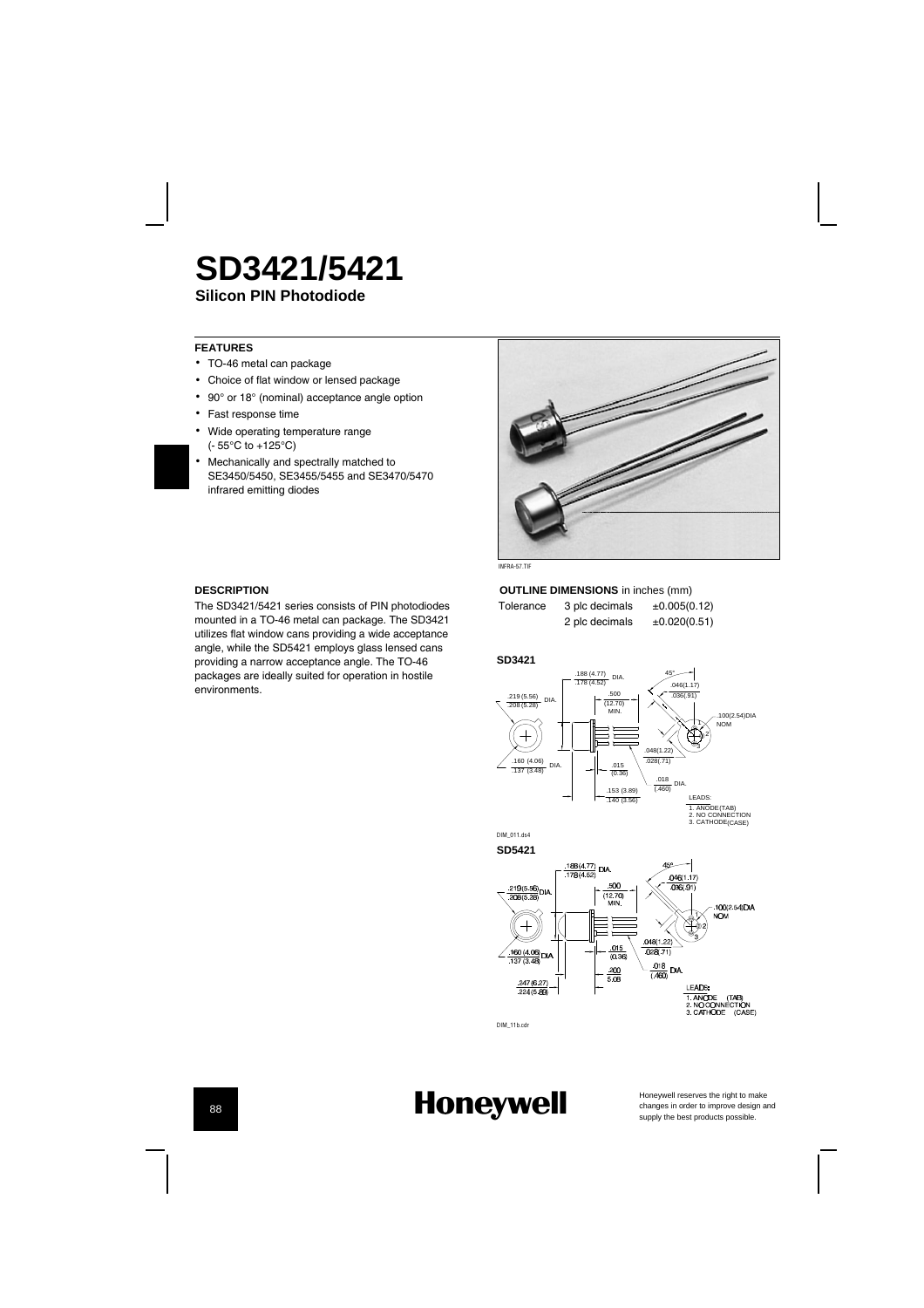# **SD3421/5421**

**Silicon PIN Photodiode**

| ELECTRICAL CHARACTERISTICS (25°C unless otherwise noted) |  |  |
|----------------------------------------------------------|--|--|
|----------------------------------------------------------|--|--|

| <b>PARAMETER</b>                 | <b>SYMBOL</b>   | MIN  | <b>TYP</b> | <b>MAX</b> | <b>UNITS</b>    | <b>TEST CONDITIONS</b>                   |
|----------------------------------|-----------------|------|------------|------------|-----------------|------------------------------------------|
| <b>Light Current</b>             | IL.             |      |            |            | μA <sup>1</sup> | $V_R = 20 V$                             |
| SD3421-002                       |                 | 10.0 |            |            |                 | $H=5$ mW/cm <sup>2 (1)</sup>             |
| SD5421-002                       |                 | 40.0 |            |            |                 |                                          |
| Dark Current                     | Iр              |      |            | 20         | nA              | $V_R = 20 V$<br>$H=0$                    |
| <b>Reverse Breakdown Voltage</b> | $V_{\text{BR}}$ | 75   |            |            | $\vee$          | $IR=10$ $\mu$ A                          |
| Angular Response <sup>(2)</sup>  | Ø               |      |            |            | degr.           | <b>IF=Constant</b>                       |
| SD3421                           |                 |      | 90         |            |                 |                                          |
| SD5421                           |                 |      | 18         |            |                 |                                          |
| <b>Rise And Fall Time</b>        | $t_r, t_f$      |      | 15         |            | ns              | $V_R = 20 V$<br>$\text{R}_1 = 50 \Omega$ |

Notes<br>1. The radiation source is a tungsten lamp operating at a color temperature of 2870°K.<br>2. Angular response is defined as the total included angle between the half sensitivity points.

### **ABSOLUTE MAXIMUM RATINGS**

Honeywell reserves the right to make changes in order to improve design and

| (25°C Free-Air Temperature unless otherwise noted) |                                                      |
|----------------------------------------------------|------------------------------------------------------|
| Cathode Anode Voltage                              | 75 V                                                 |
| <b>Power Dissipation</b>                           | 150 mW $(1)$                                         |
| <b>Operating Temperature Range</b>                 | -55 $\mathrm{^{\circ}C}$ to 125 $\mathrm{^{\circ}C}$ |
| Storage Temperature Range                          | -65 $\mathrm{^{\circ}C}$ to 150 $\mathrm{^{\circ}C}$ |
| Soldering Temperature (10 sec)                     | 260°C                                                |
|                                                    |                                                      |

Notes

1. Derate linearly from 25°C free-air temperature at the rate of 1.43 mW/°C.



**Supply the best products possible.** Honeywell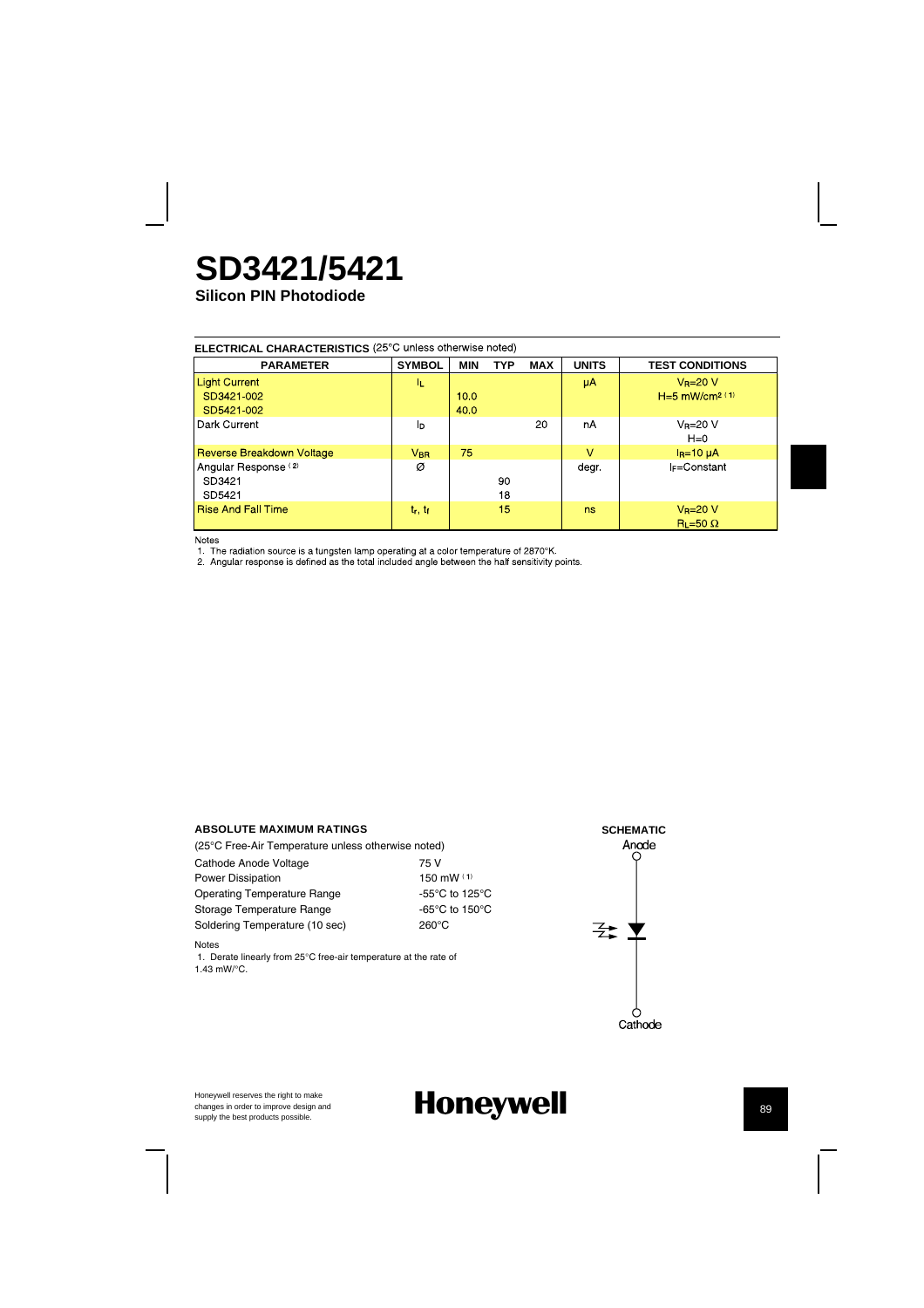**SD3421/5421**

**Silicon PIN Photodiode**



**Honeywell** 

All Performance Curves Show Typical Values

Honeywell reserves the right to make<br>changes in order to improve design and<br>supply the best products possible.